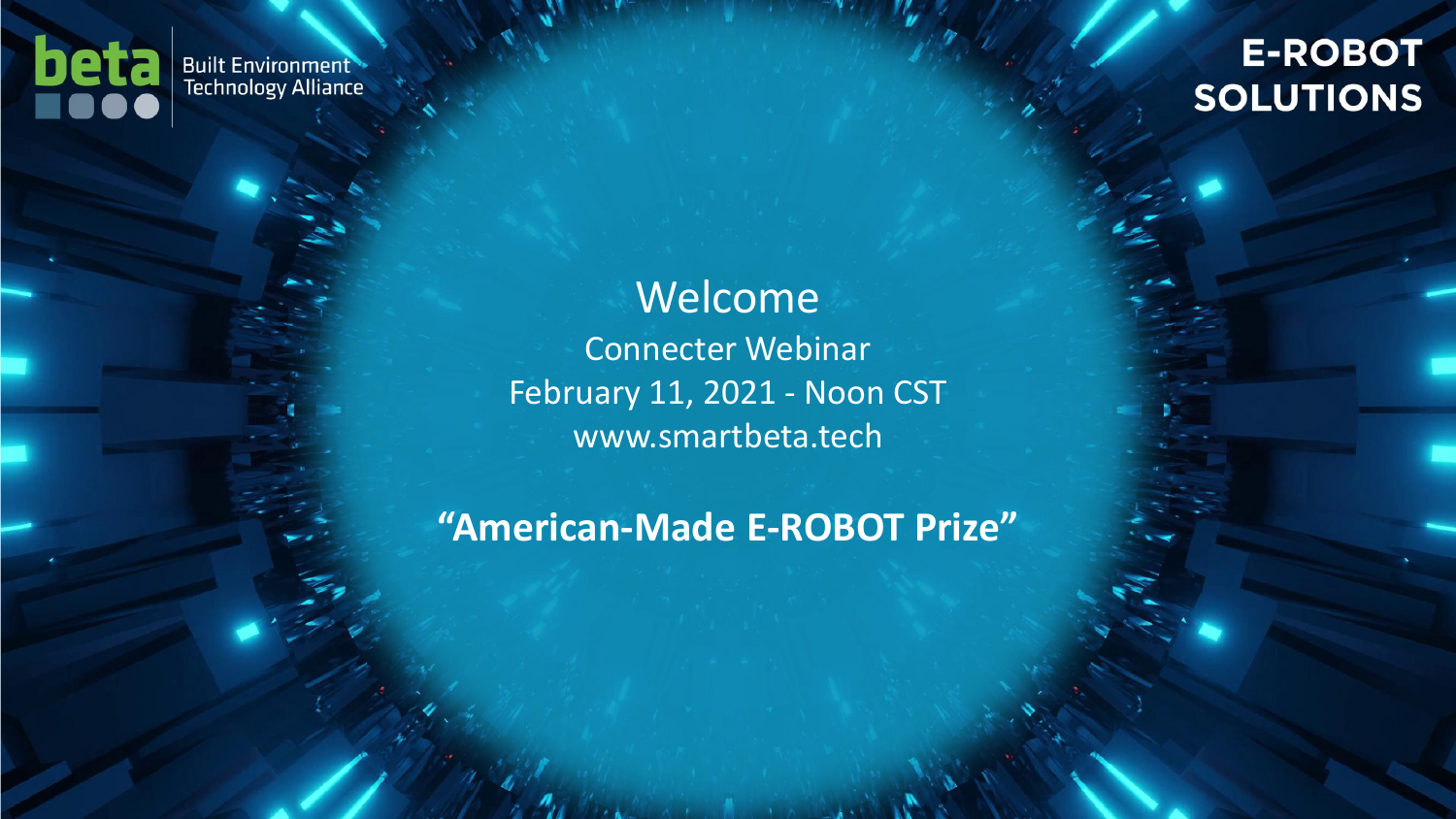

### E-ROBOT **SOLUTIONS**

# Agenda

BETA Introduction DOE Presentation BETA Support Open Discussion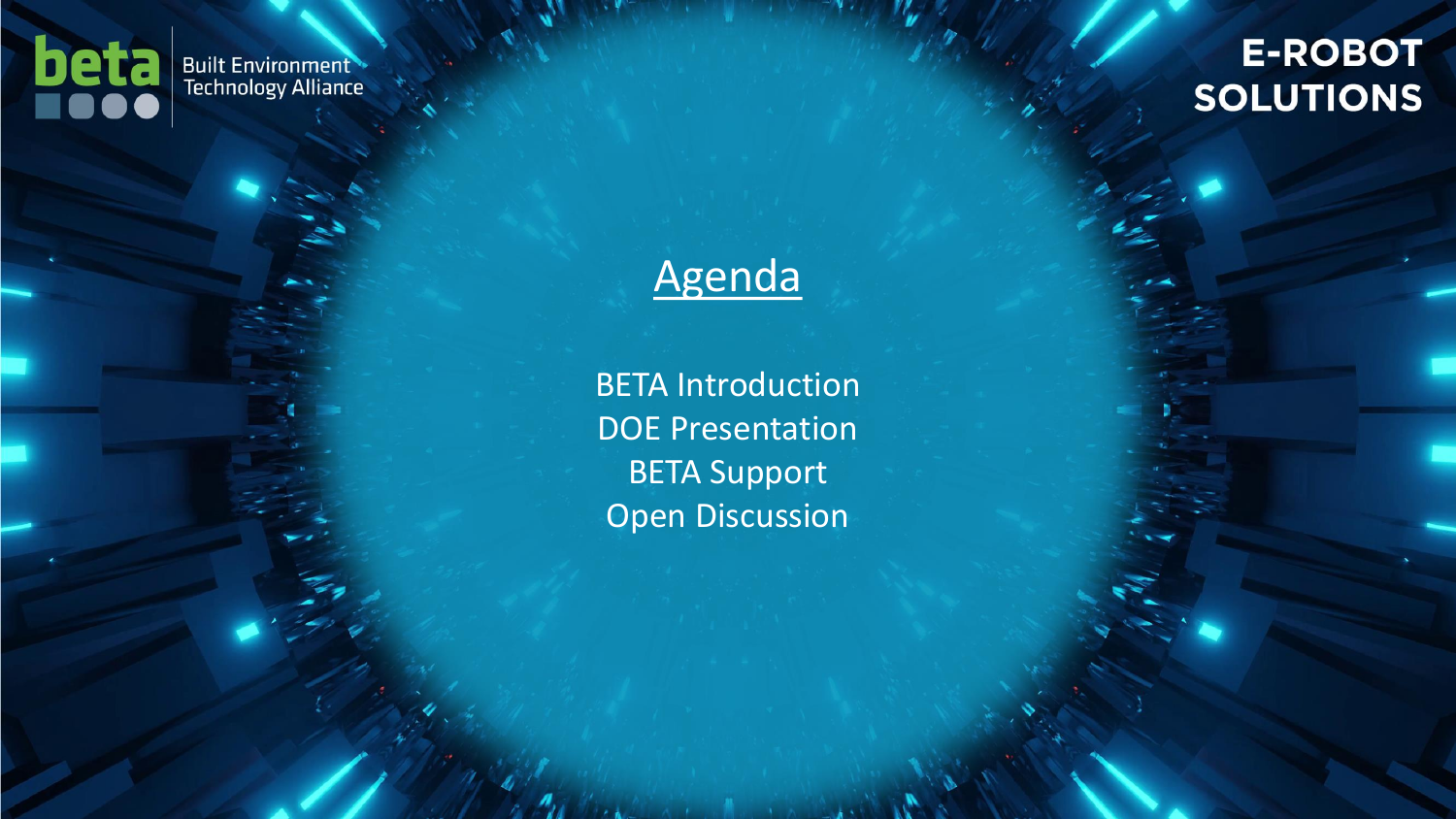

#### **E-ROBOT SOLUTIONS**

### **BETA Introduction**

Our mission is to help innovators across technology and the built environment come together to design what tomorrow will look like for the places we live, work and play. BETA is proud to be an American-Made Network Partner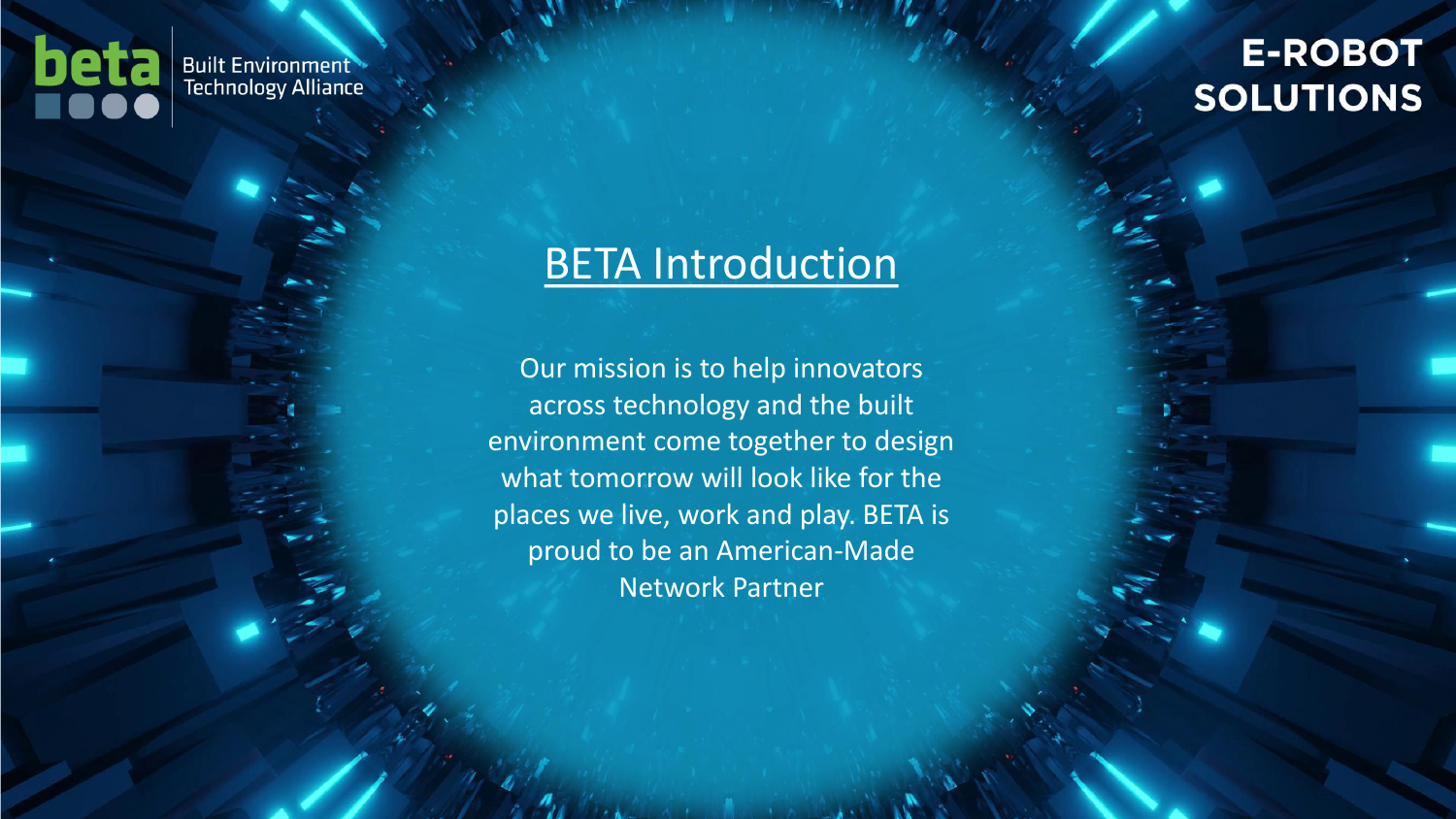

### **E-ROBOT SOLUTIONS**

# DOE Presentation

E-ROBOT Connecter Webinar I February 11, 2021, Noon CST I www.smartbeta.tech

**AND REAL**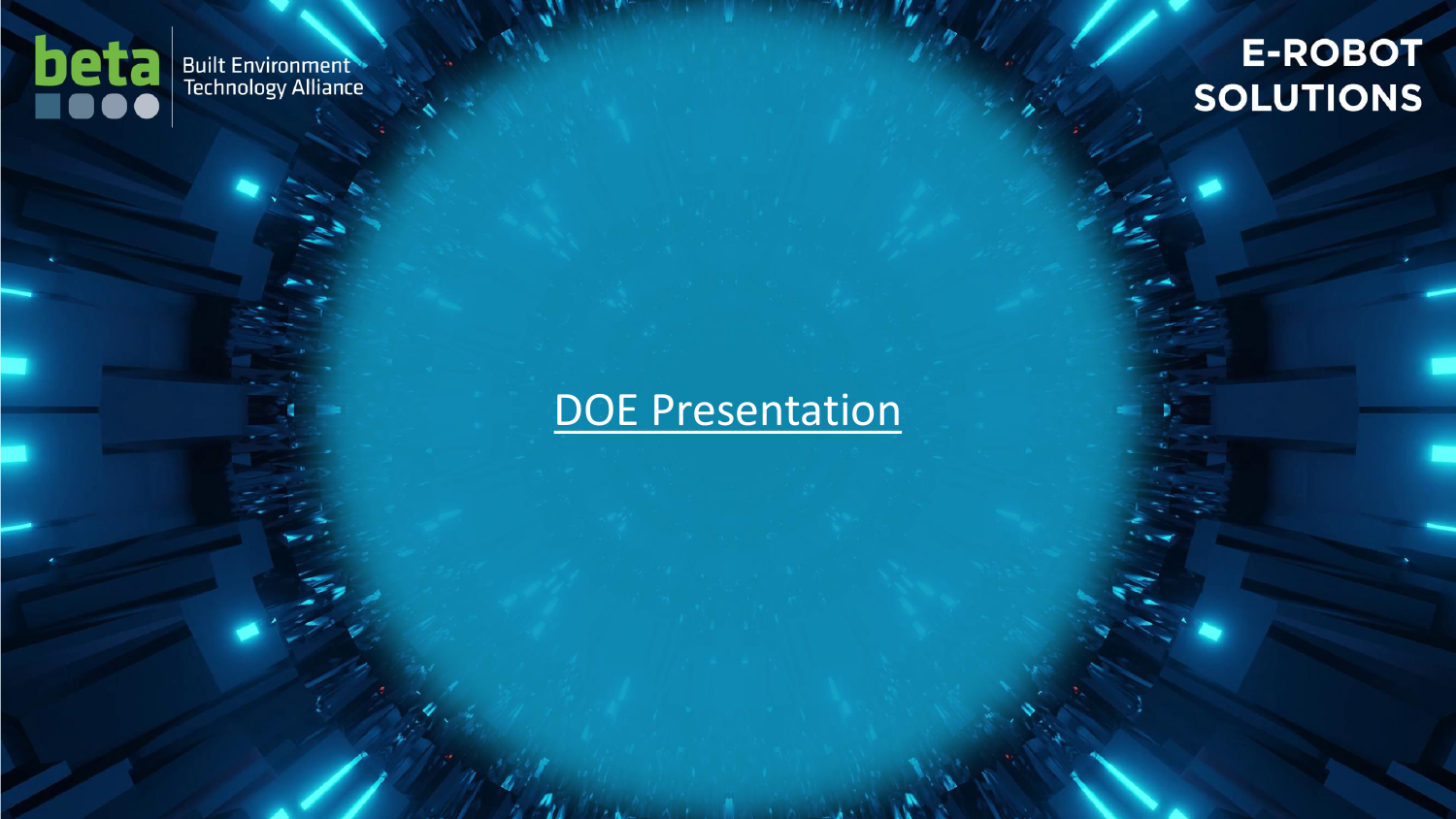

#### **E-ROBOT SOLUTIONS**

# BETA Support

We will send out a follow up email with Prize Rules If you have an idea, form a team [HeroX] Develop a design concept Review the concept with a BETA Facilitator Submit the design concept listing BETA as your partner connector. We will be there to root for your concept to be accepted!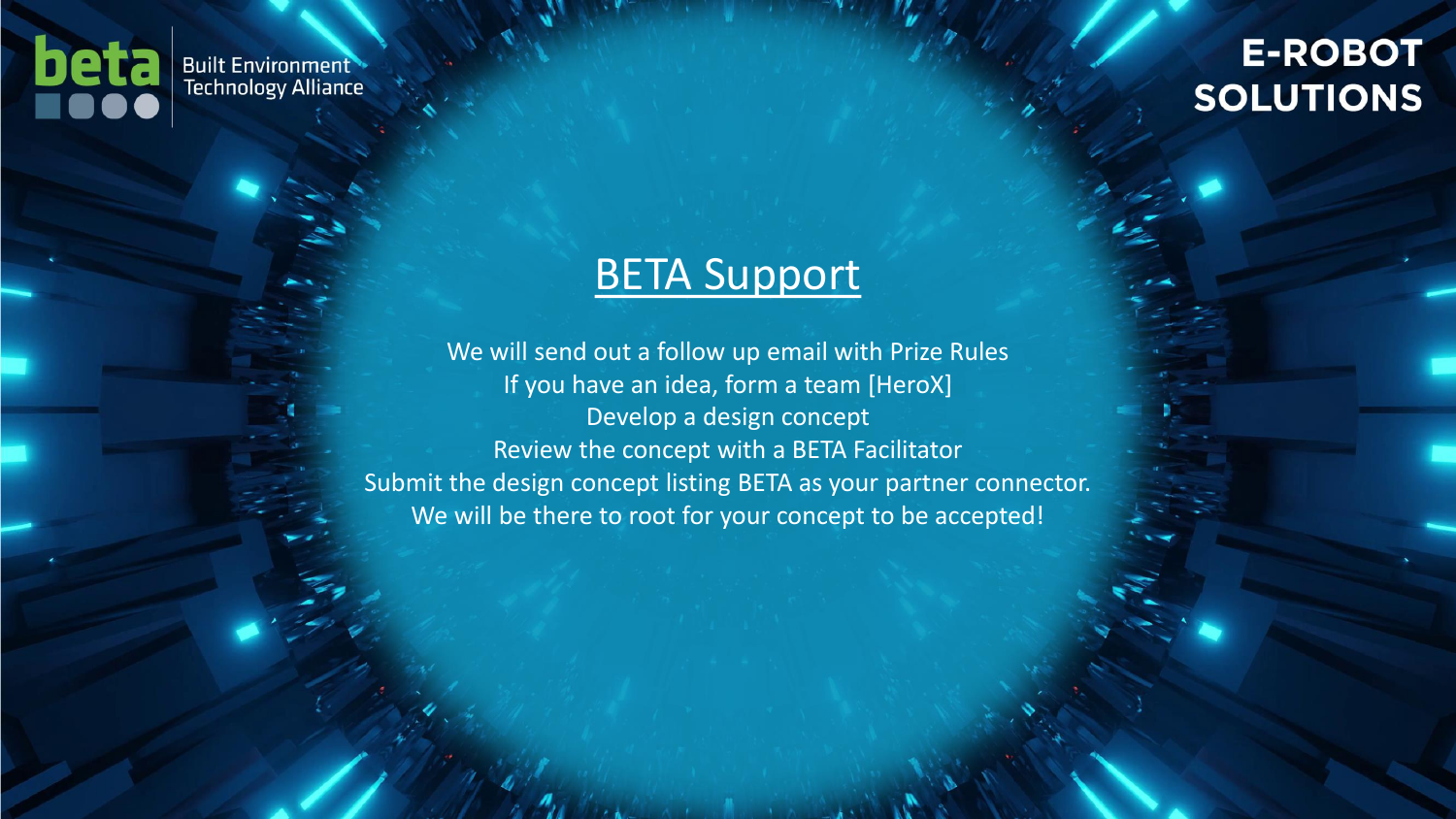

### **E-ROBOT SOLUTIONS**

# Open Discussion

E-ROBOT Connecter Webinar I February 11, 2021, Noon CST I www.smartbeta.tech

 $\mathbf{A}$